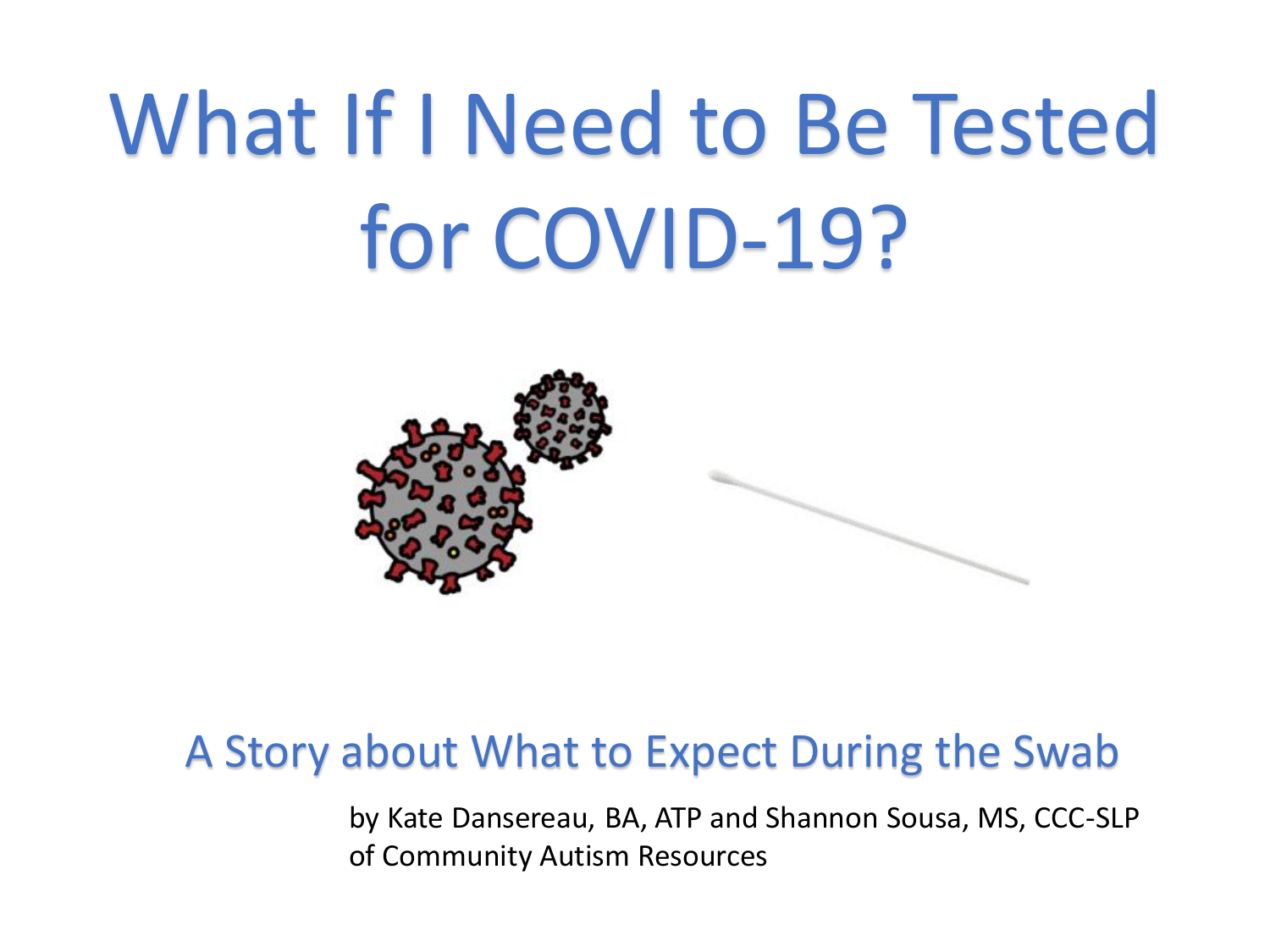

Doctors and nurses are helping to keep us healthy by testing for COVID-19.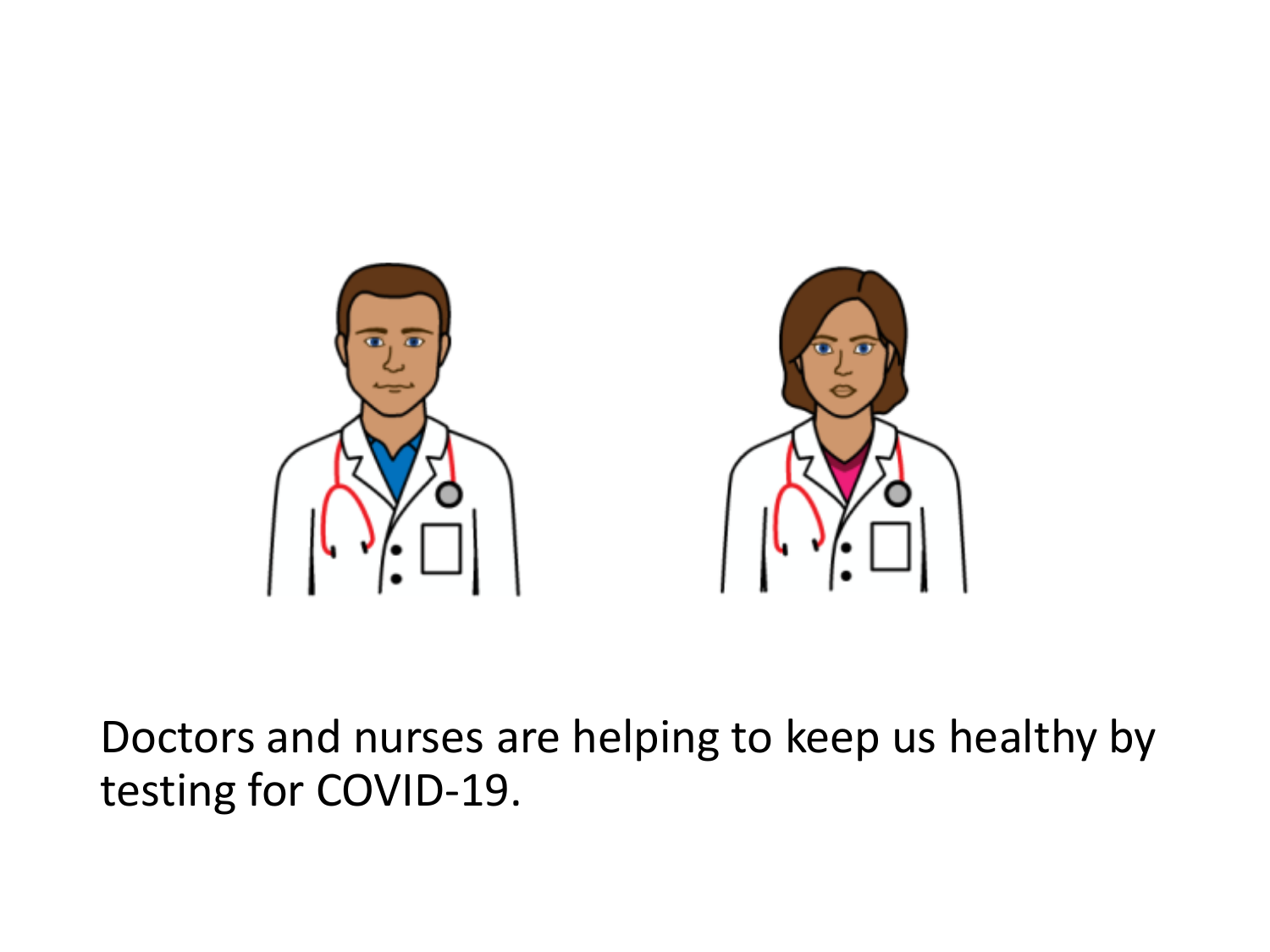

COVID-19 or Coronavirus is a virus that is spreading very quickly and making some people sick.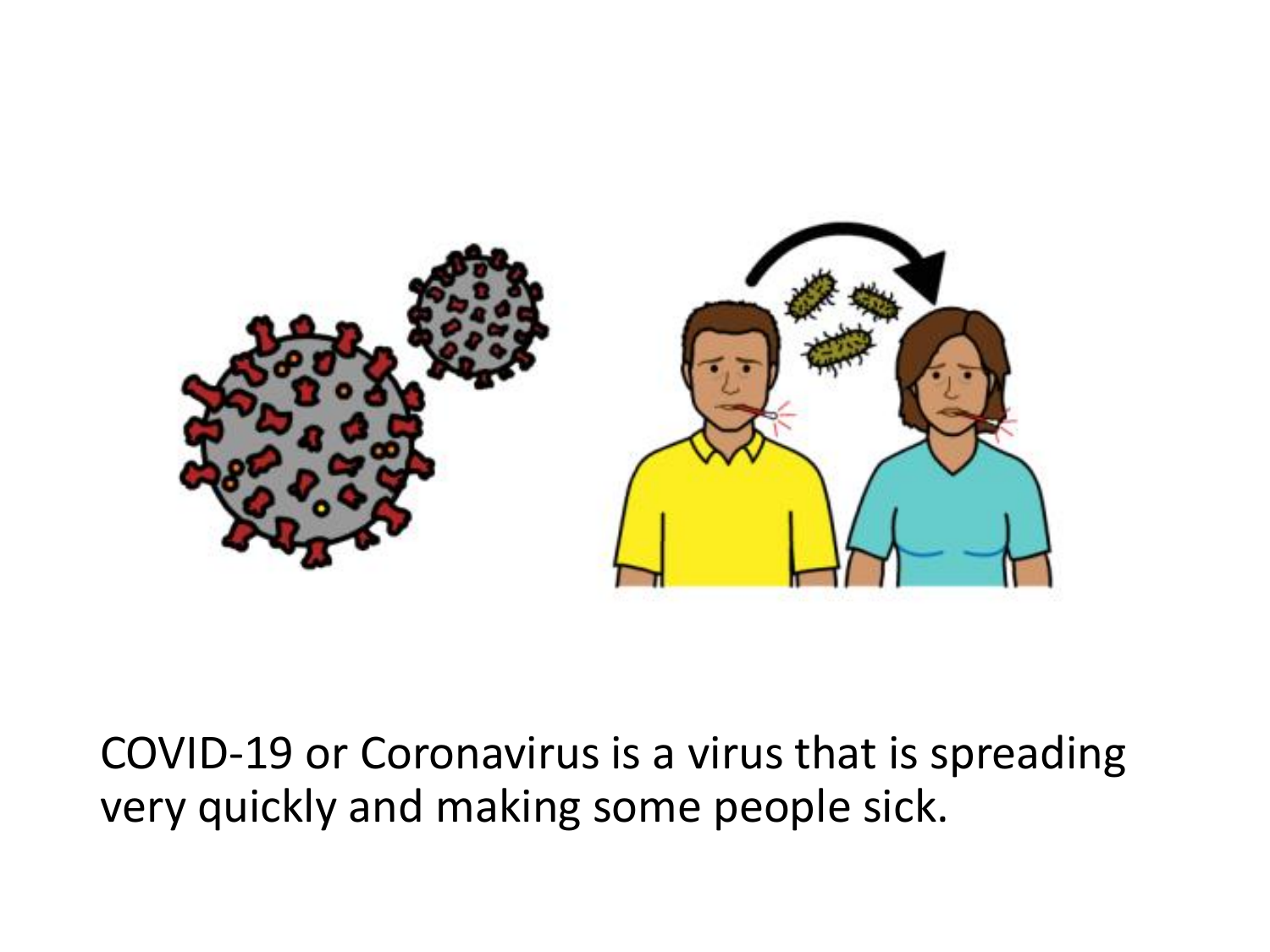

## If I am exposed to the virus or start showing symptoms, I will need to be tested by a doctor.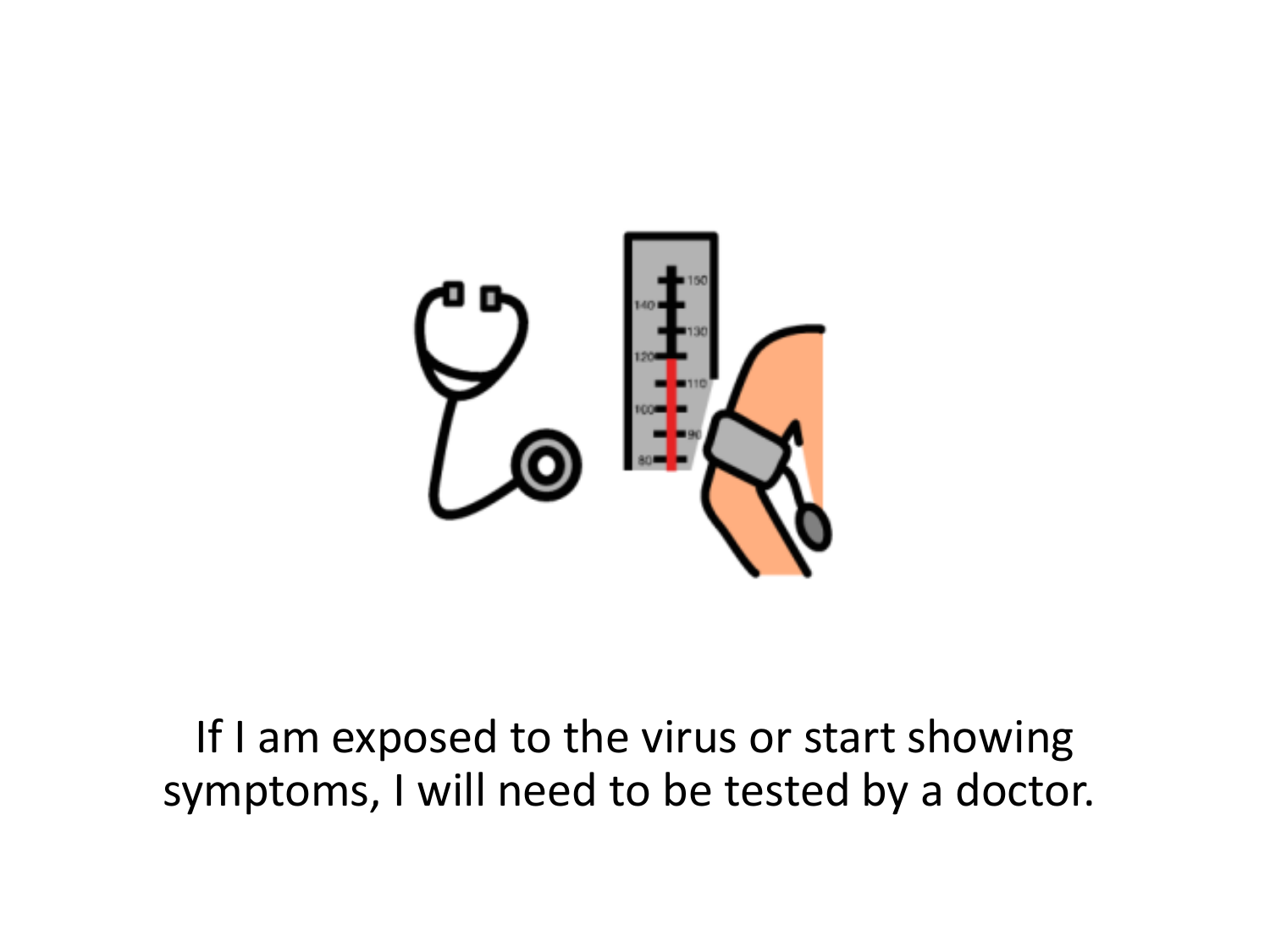

# The test for COVID-19 is a called a nasopharyngeal swab.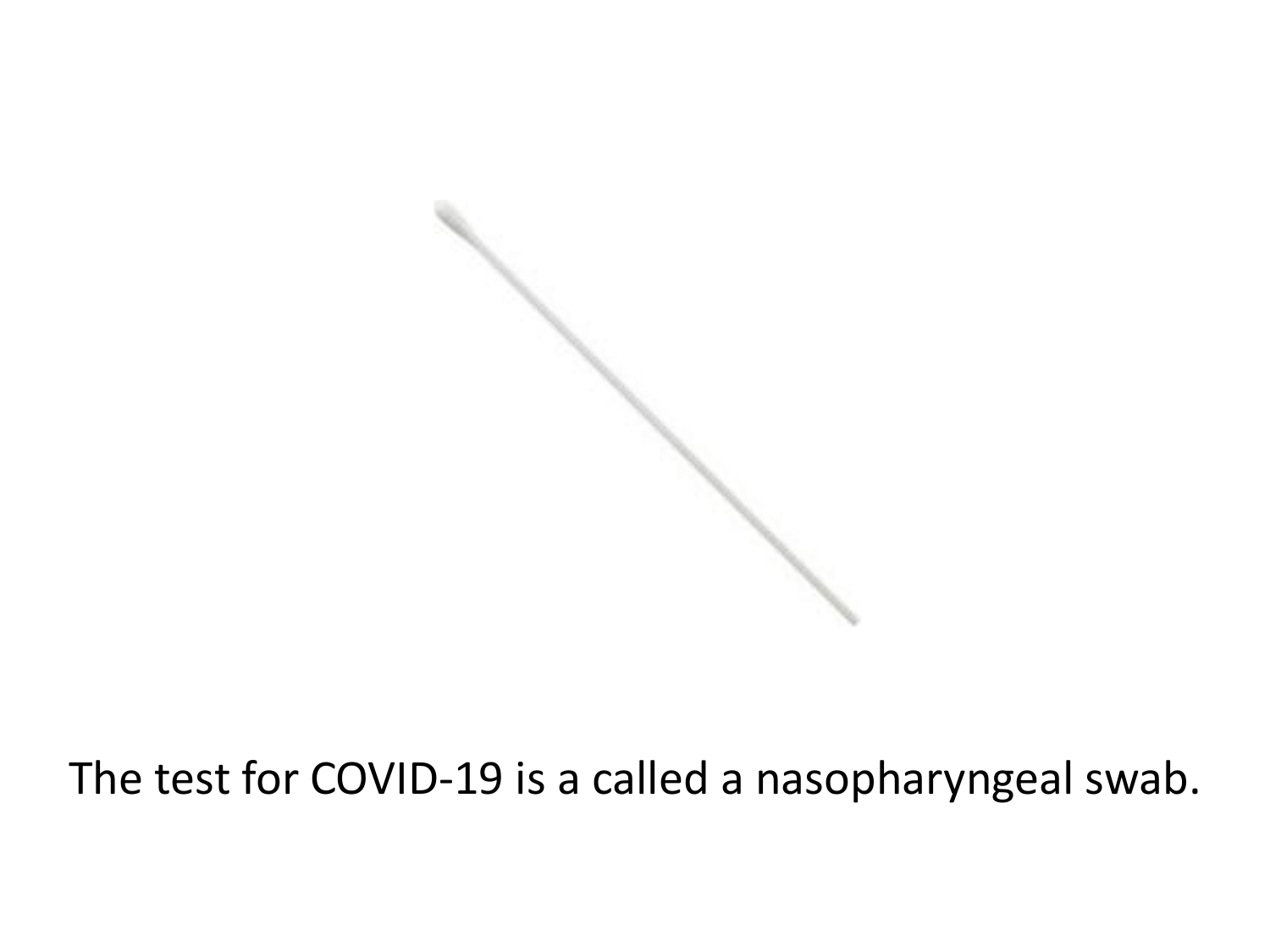

The swab looks like a long Q-tip. It comes in a plastic container that keeps it clean.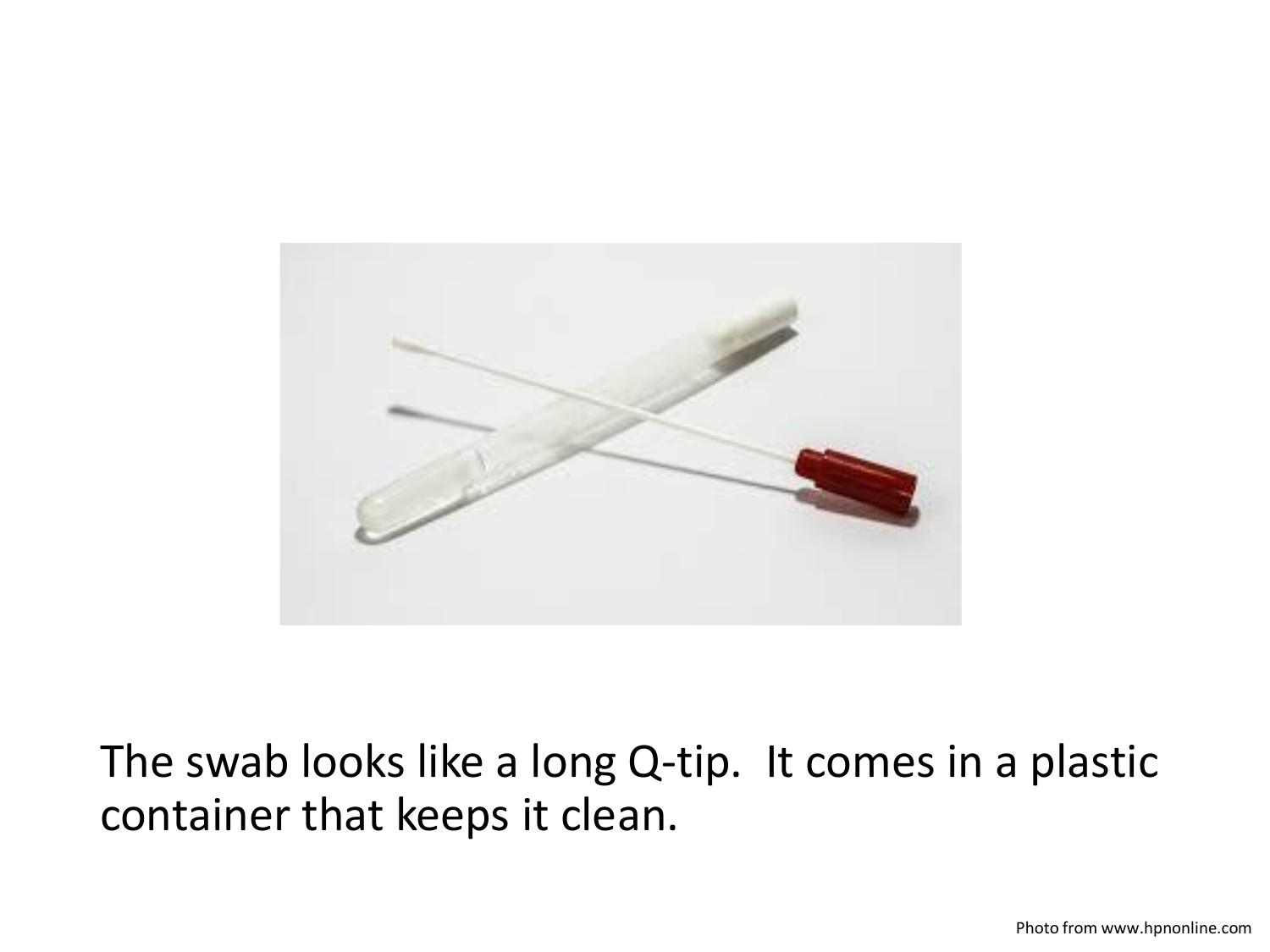

### The swab traps germs to check if I have COVID-19.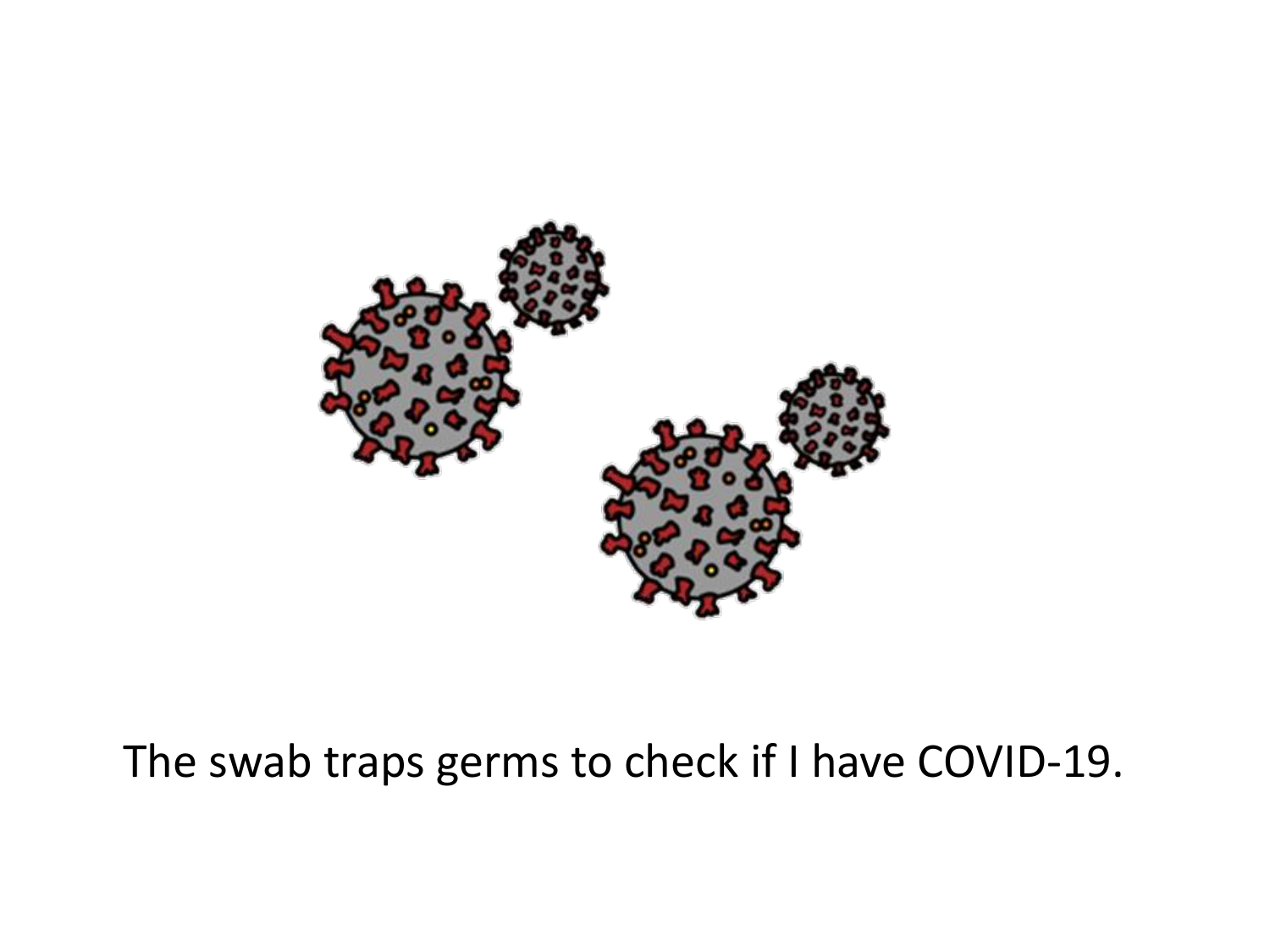

First, I will go to the doctor's office or a testing site. Some places can test you in the car. I will need to wear a mask so I do not spread germs to others.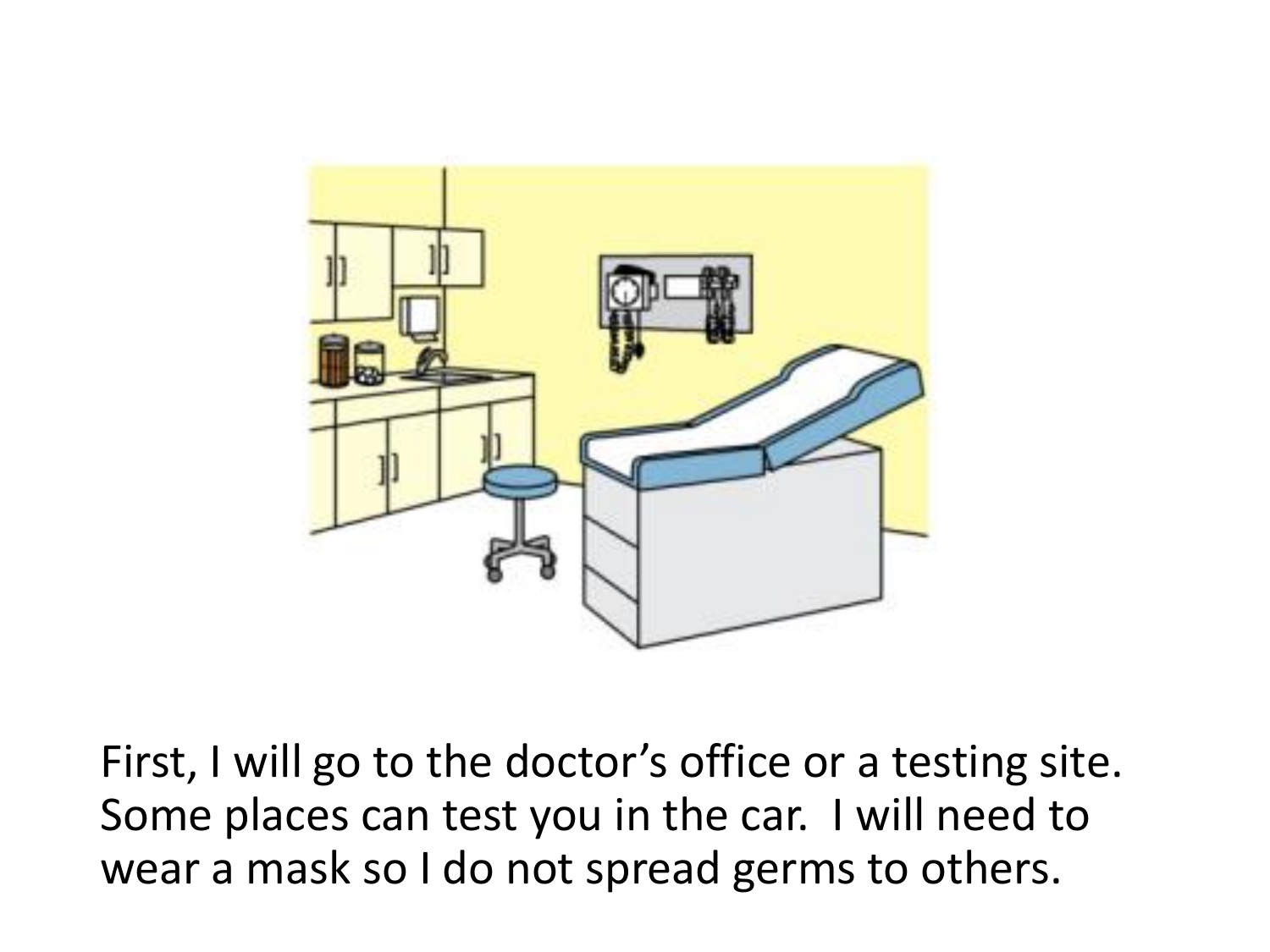

The mask will cover my nose and mouth. I can still talk and breathe. It is important to keep the mask on my face.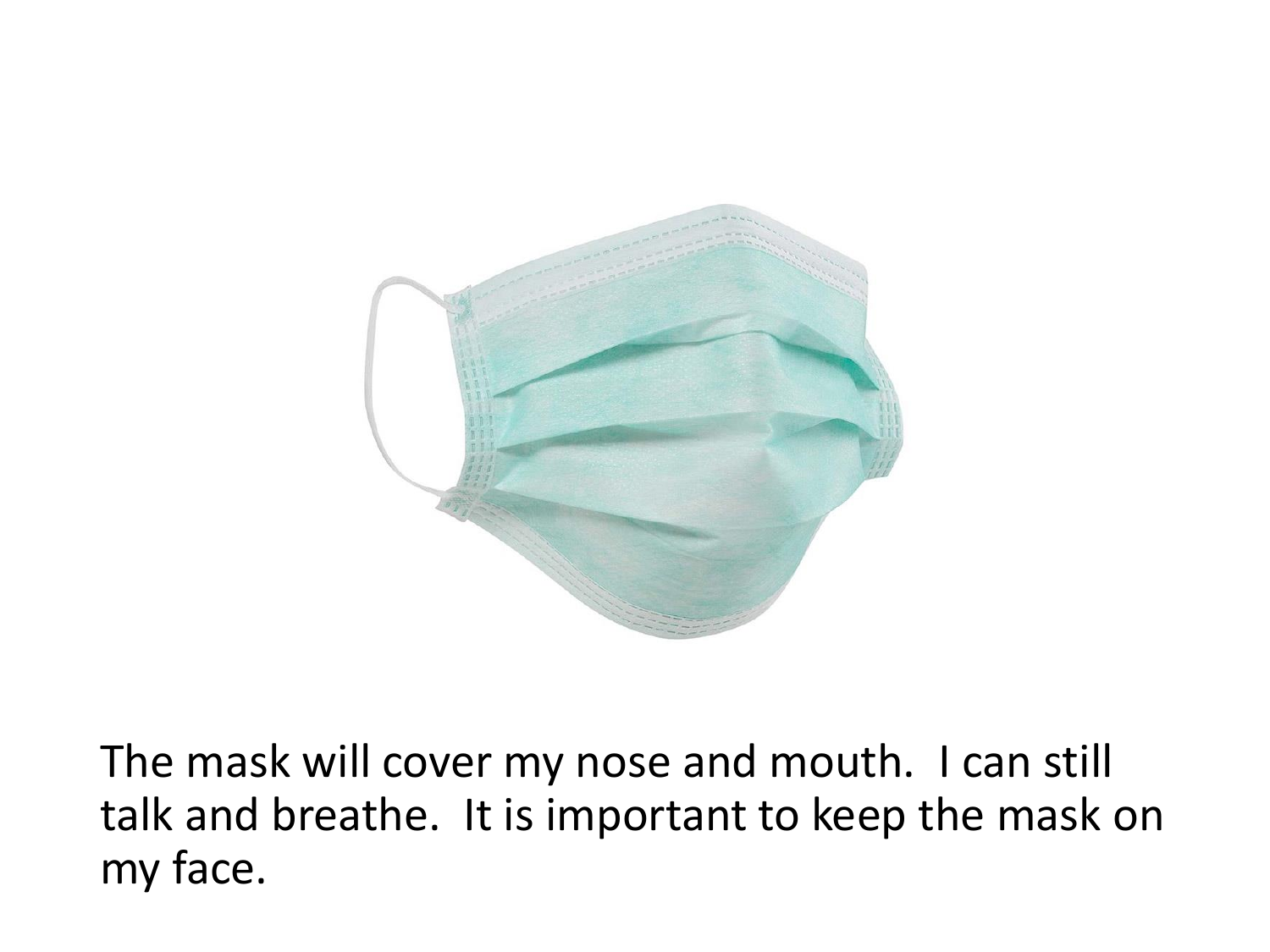

The doctor will be wearing a mask, gloves, gown, and face shield. Doctors see lots of patients so they need to protect everybody from germs.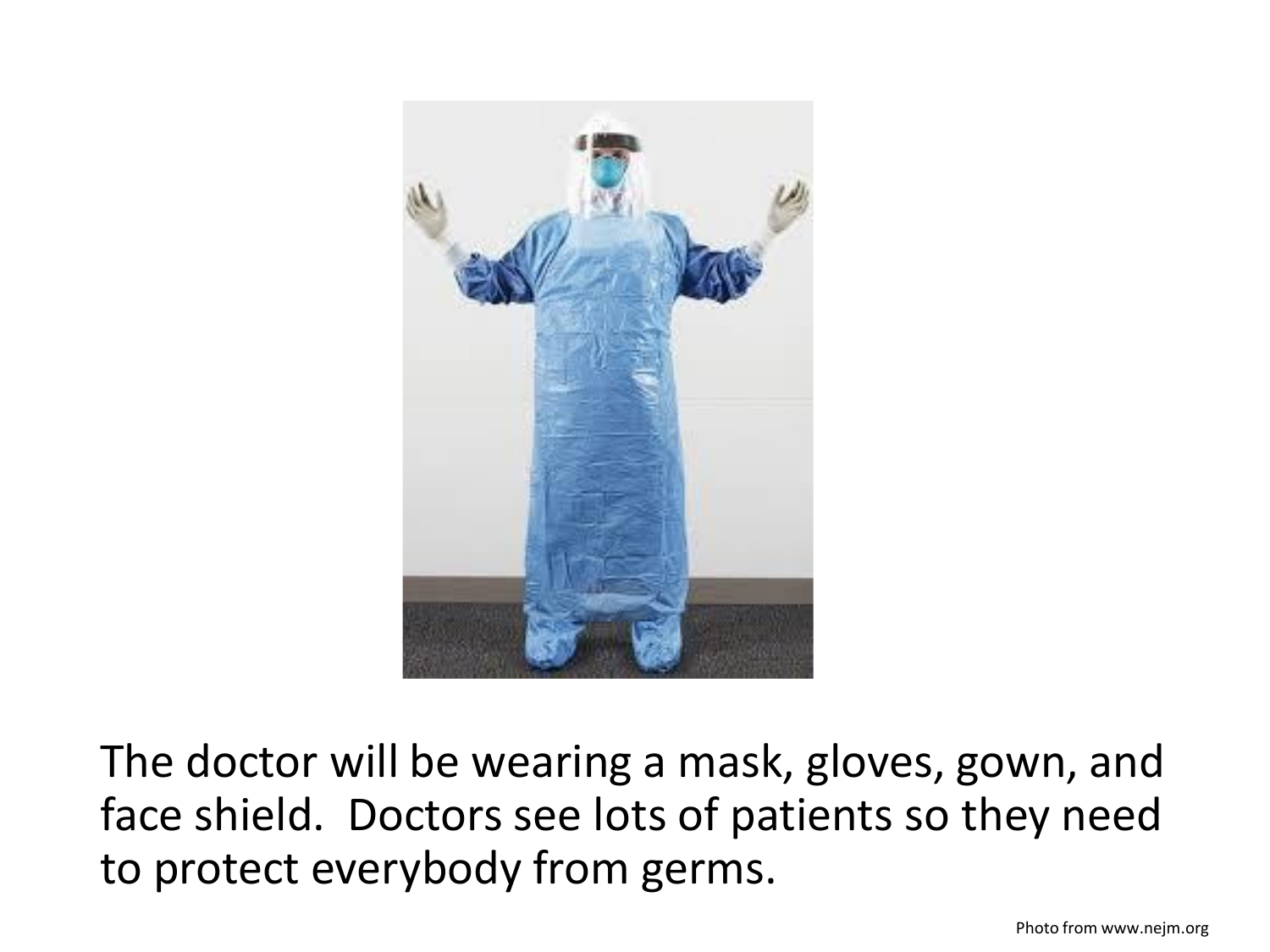

I will sit down while the doctor gets the swab ready. It is okay to feel nervous. The doctor wants to make sure I am not sick.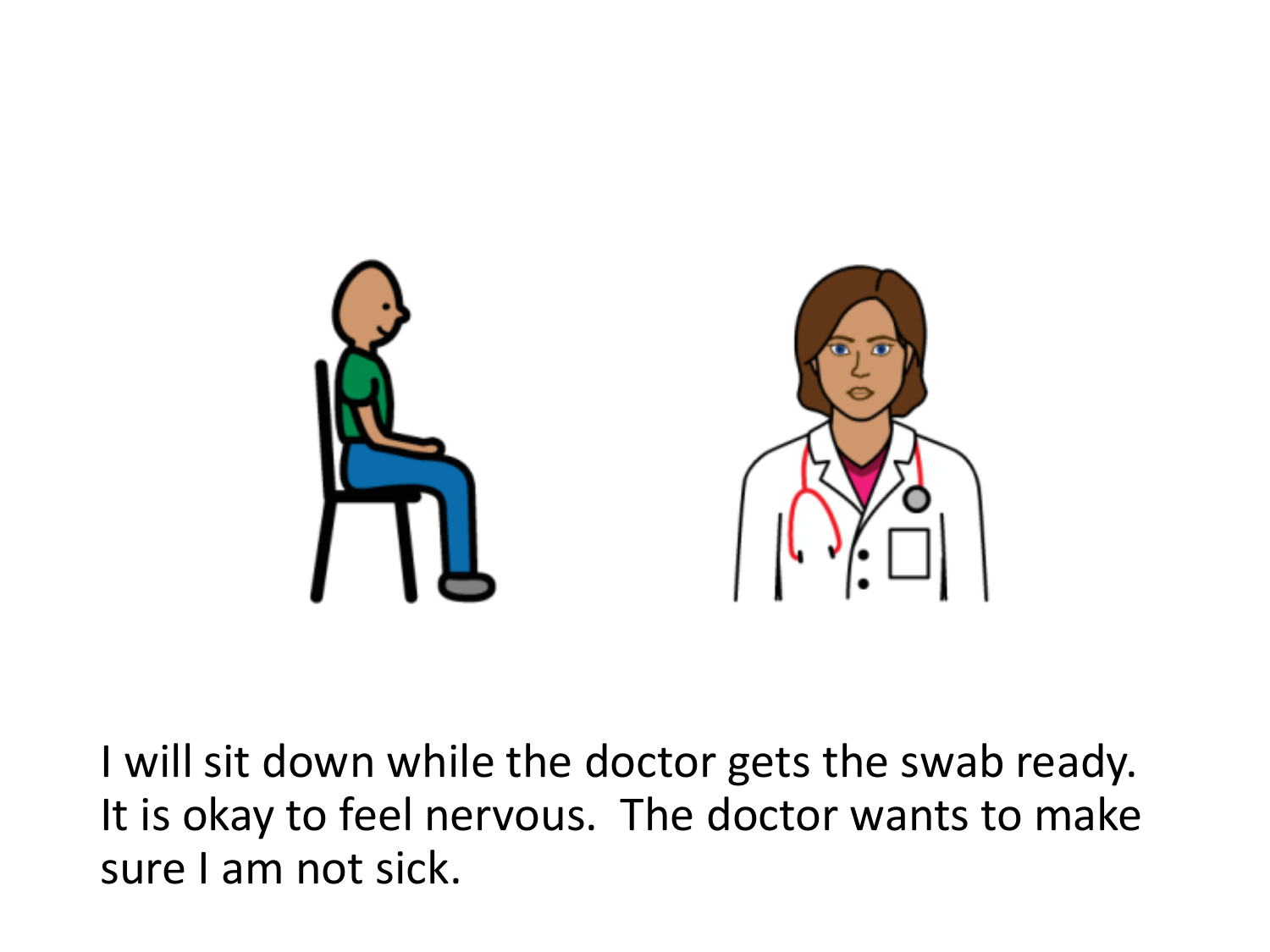

### The doctor will ask me to blow my nose so that my nostrils are clear.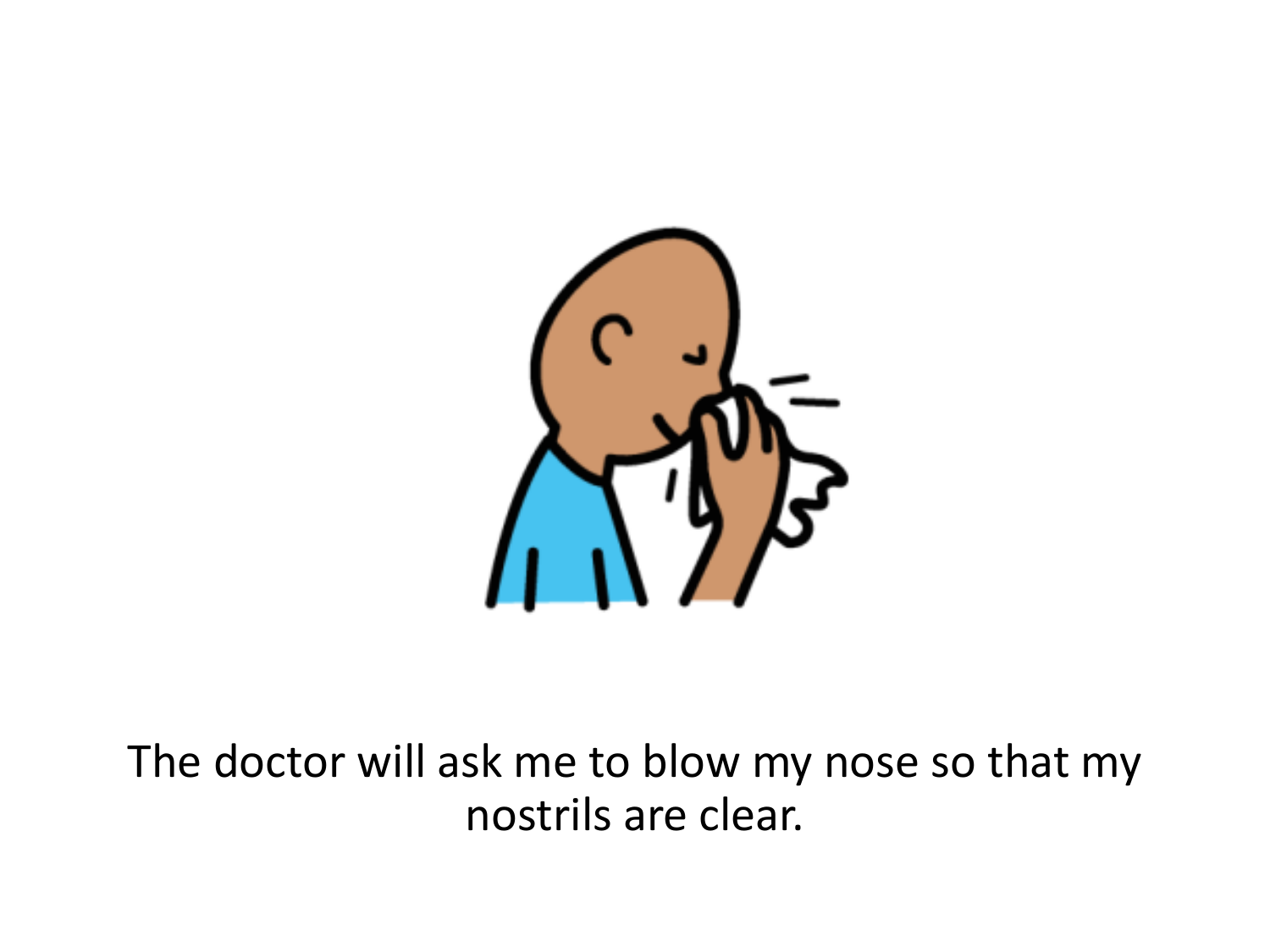

I will tip my head back. The doctor will gently push the swab into my nose.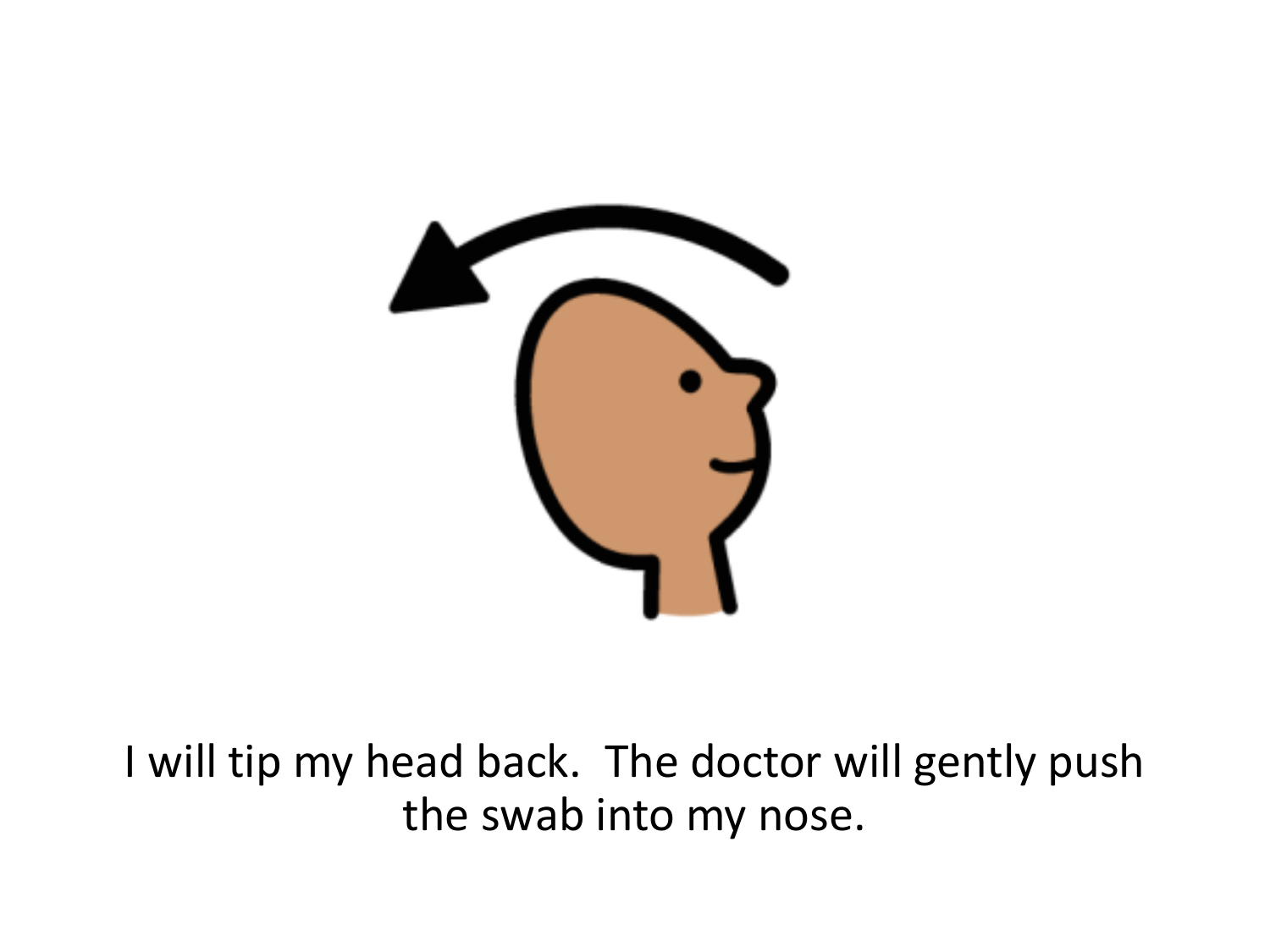

The test does not hurt. The swab might feel uncomfortable because I am not used to having things in my nose. My eyes might water. I will be okay.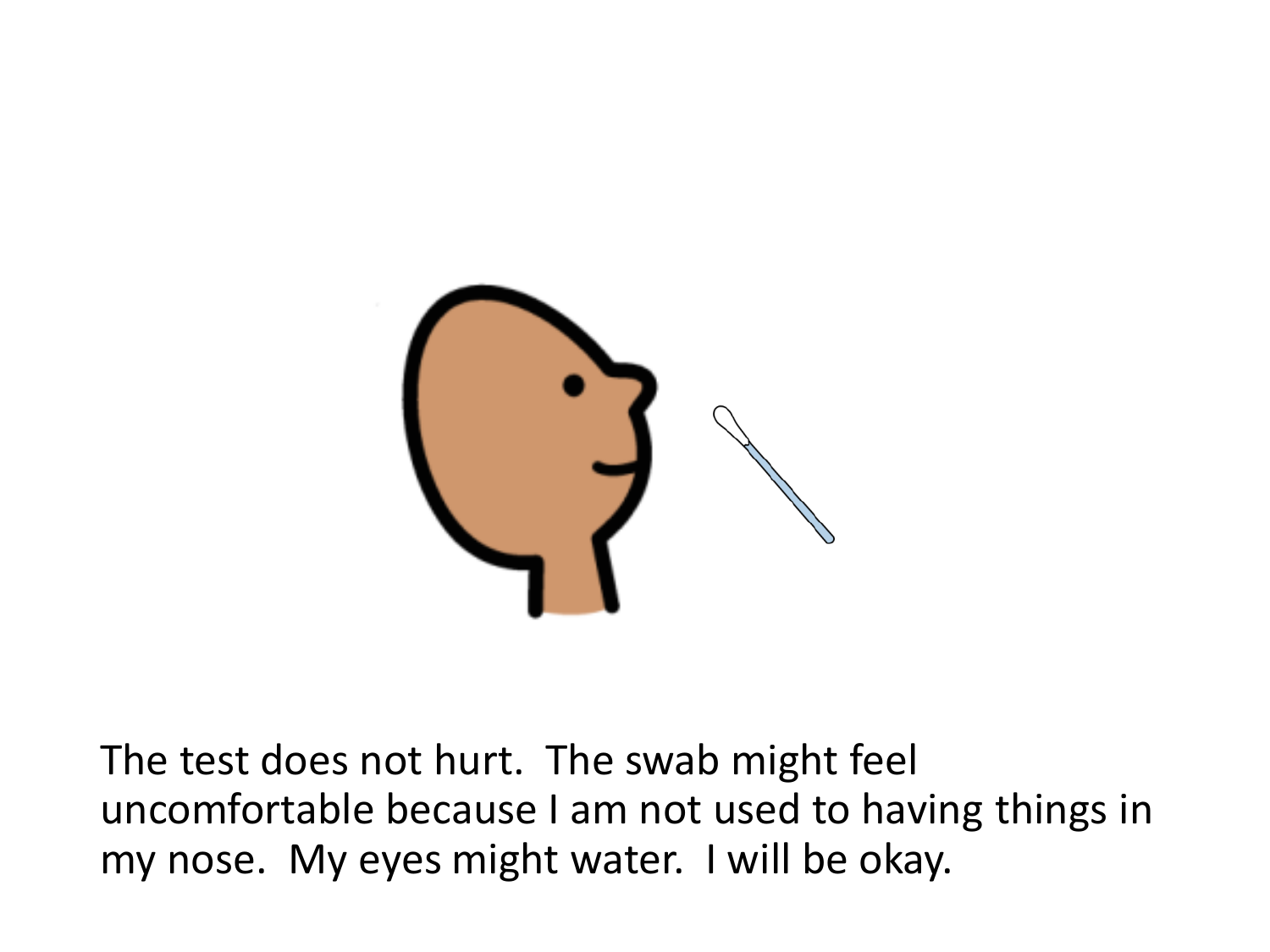

During the test, I breathe through my mouth and try to be calm. I can think of happy and fun thoughts.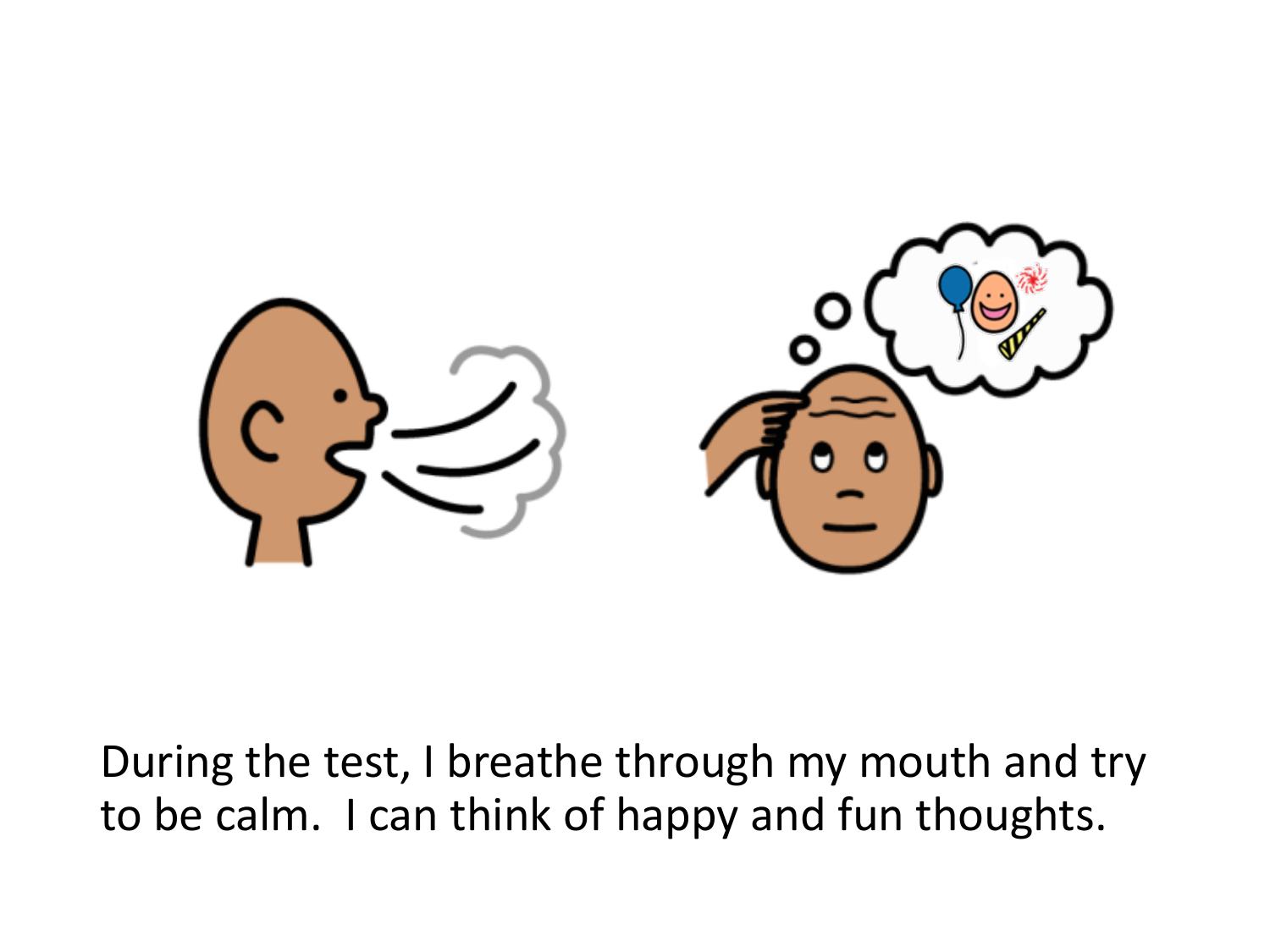

The swab will touch the back of my throat through my nose. This is where COVID-19 germs live. The germs stick to the swab when the doctor twists it.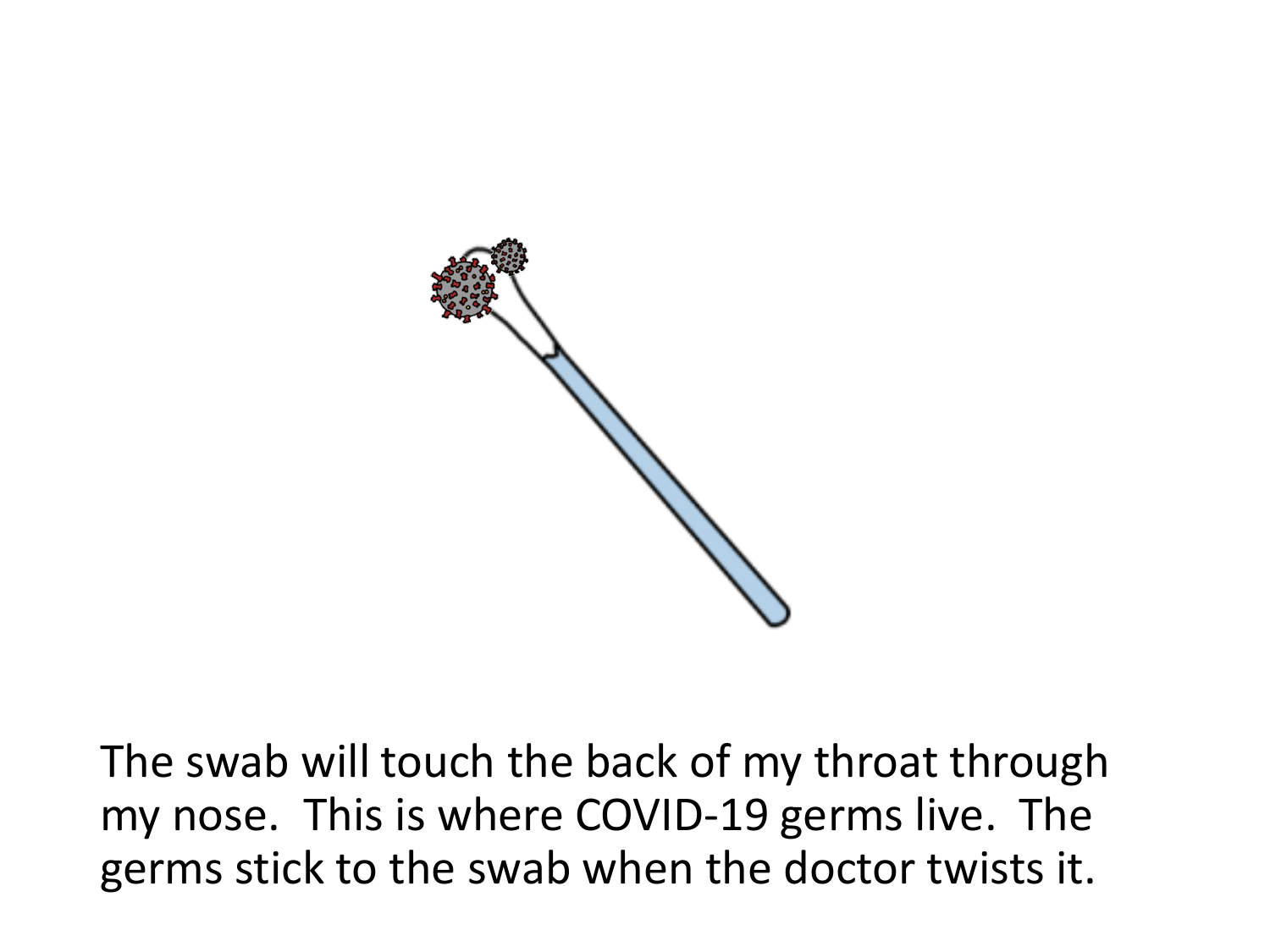

The COVID-19 test is quick. The doctor will pull out the swab and seal it in a bag.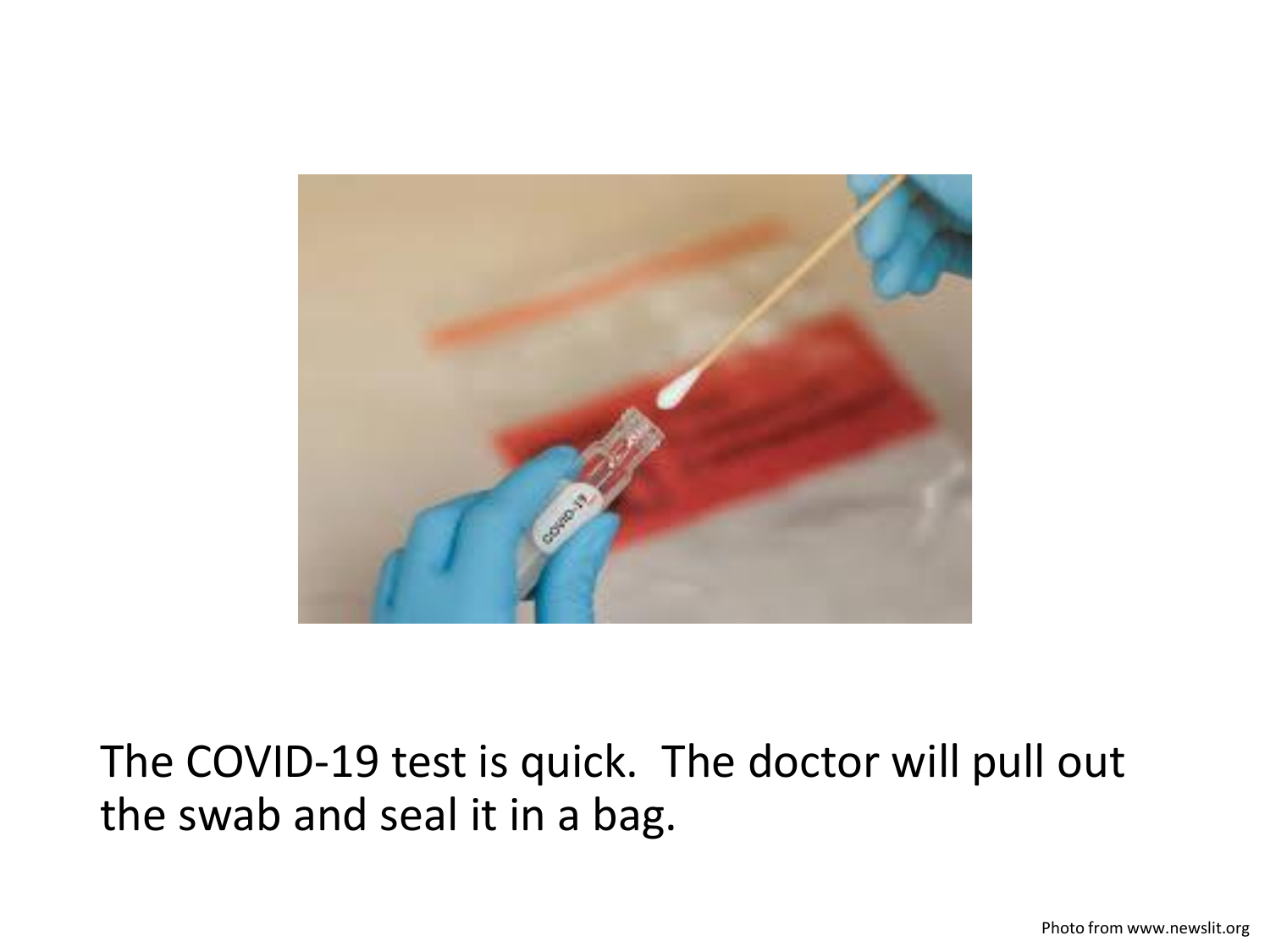

My swab will be sent to a lab for testing. Scientists will look at the germs and see if I have COVID-19.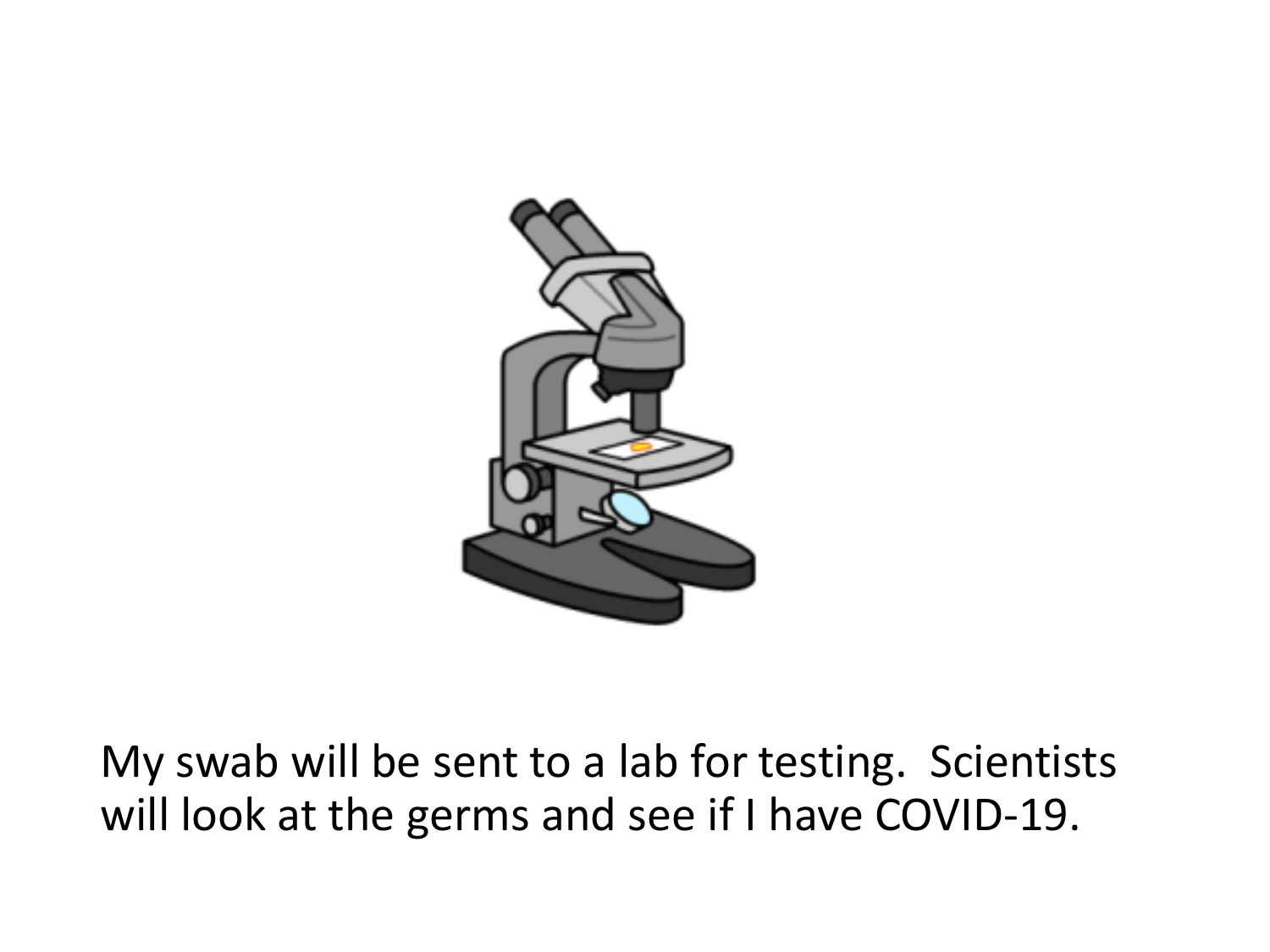

It will take a few days to find out if I have COVID-19. It is normal to have a runny nose after the test. While I wait, I should not get close to other people so I do not get them sick.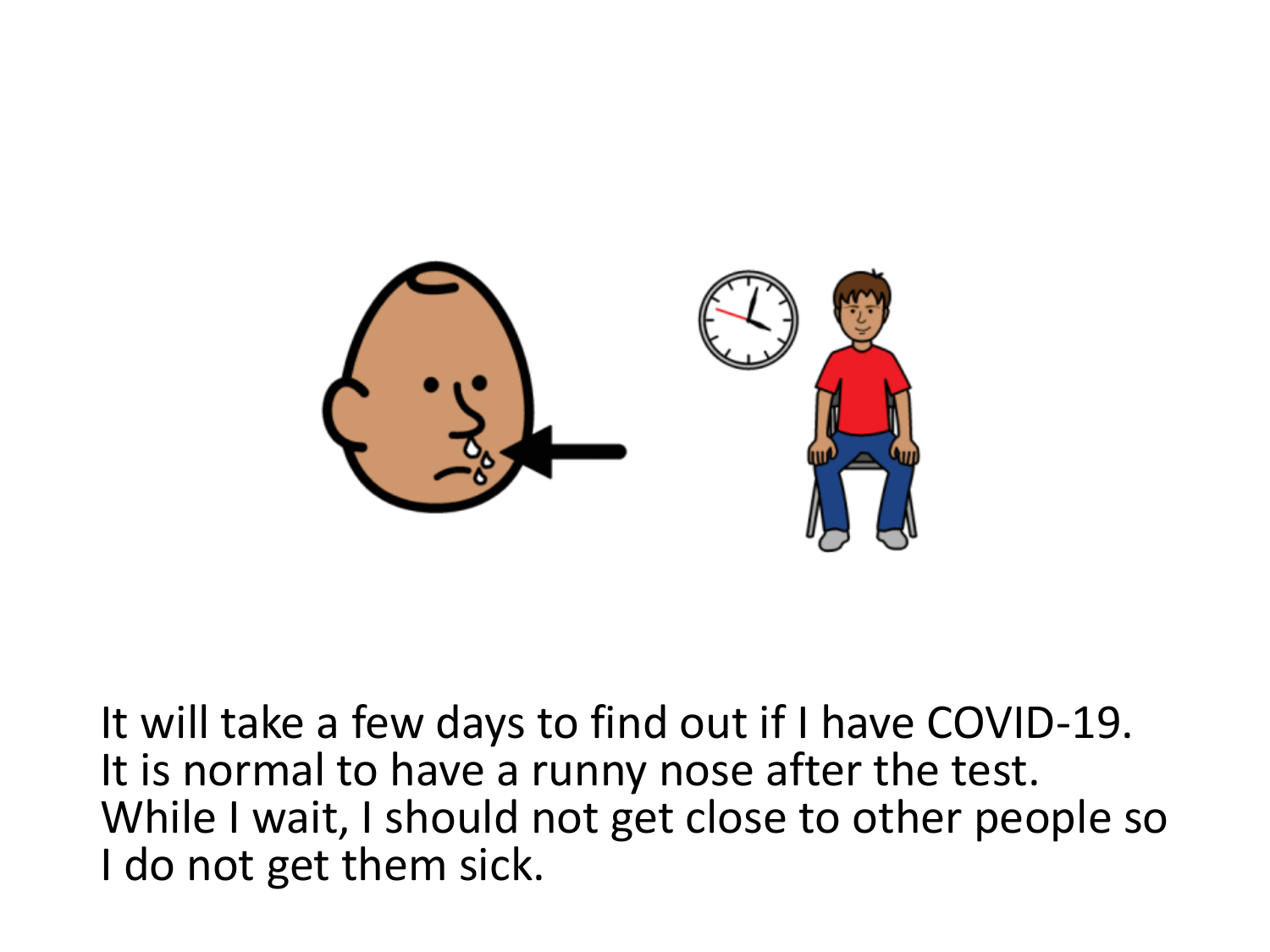

If the doctor calls and says I have COVID-19, I do not need to panic. The doctor will tell me what to do to get healthy. I will need to quarantine for 14 days. That means staying at my house and not being near other people.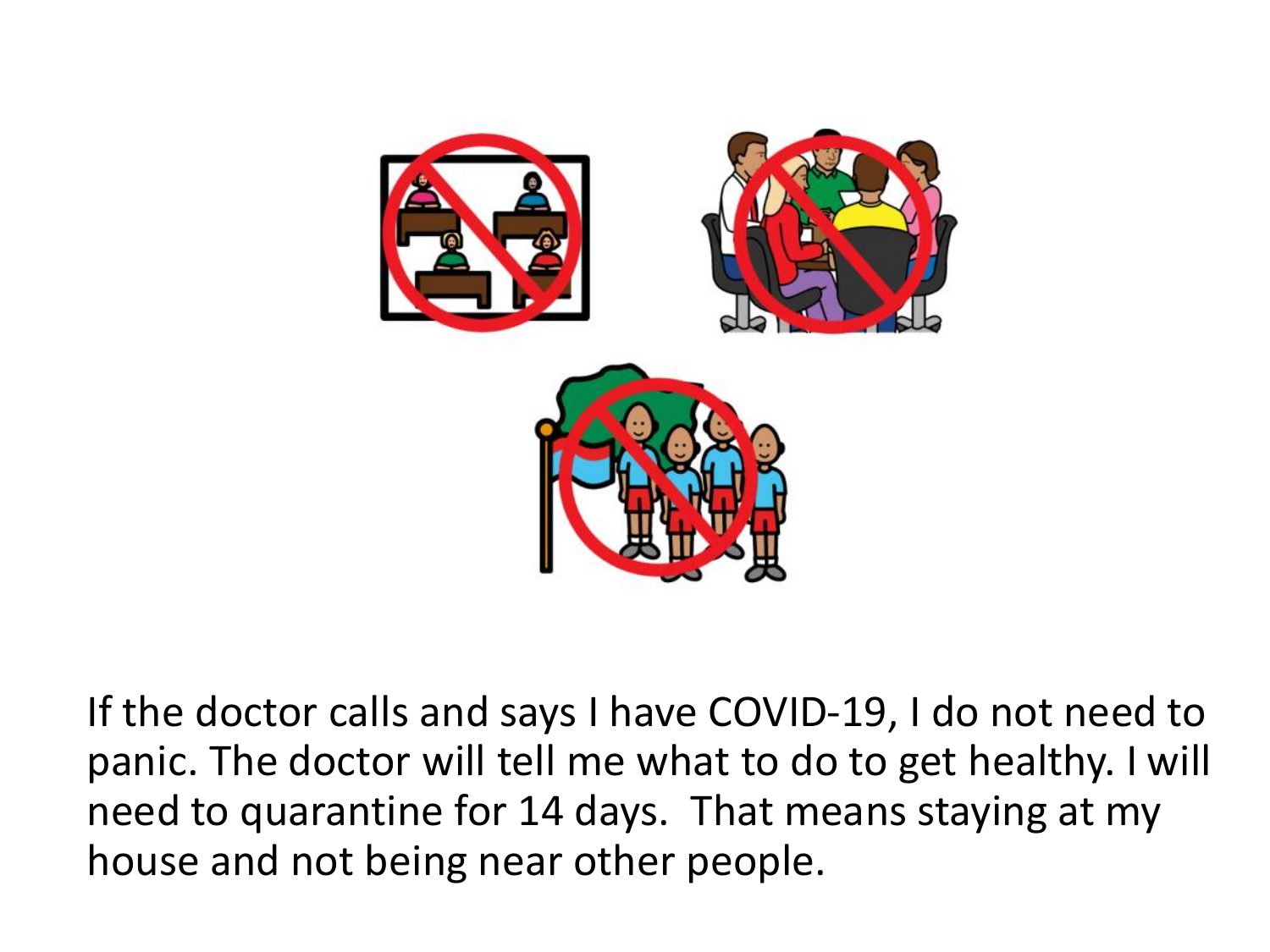

If I do not have COVID-19, I still need to practice social distancing, washing my hands, and taking care of myself.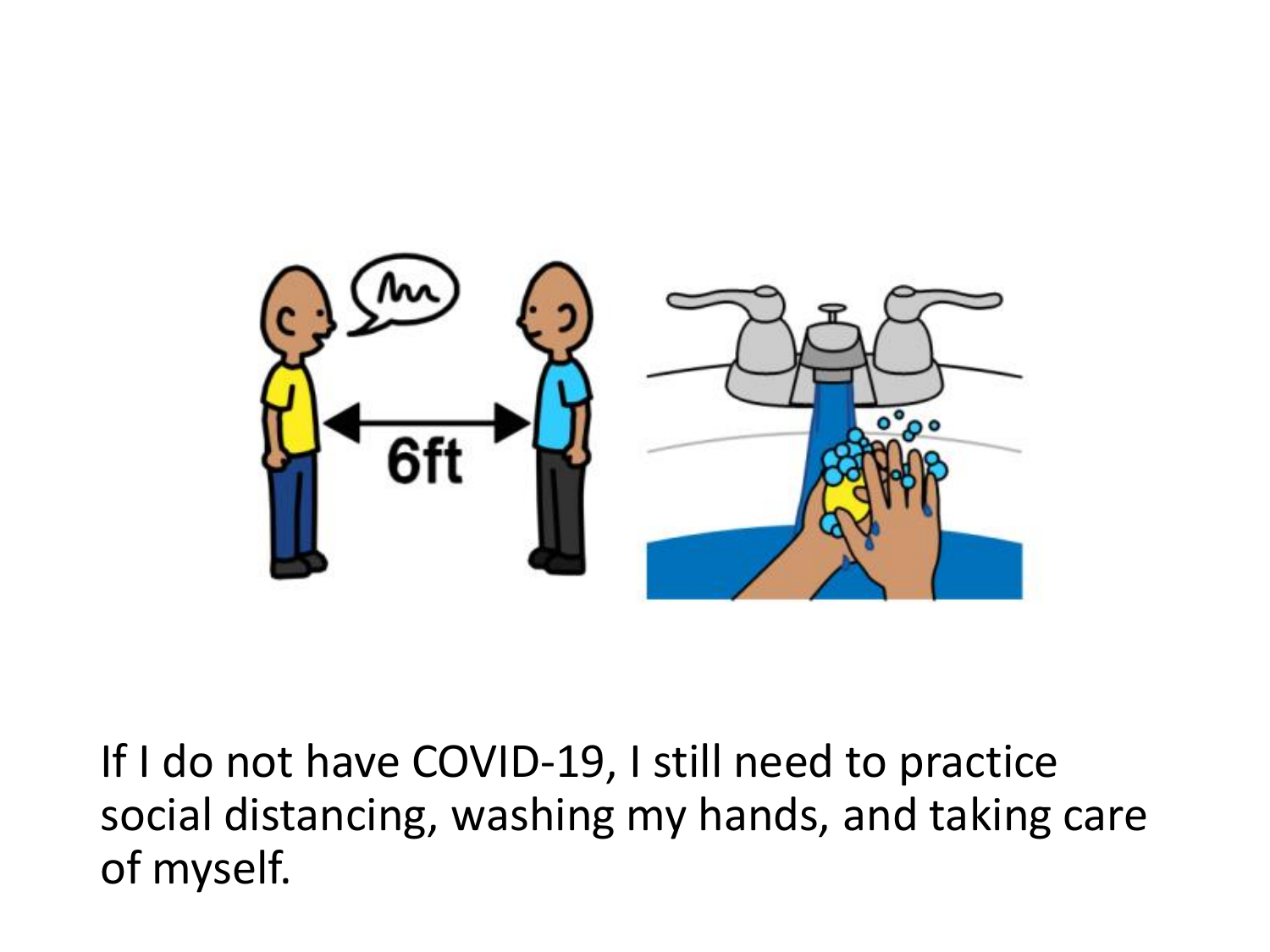

I am very responsible for taking the COVID-19 test. I can tell my friends and family about the swab. I can help them know what to expect.